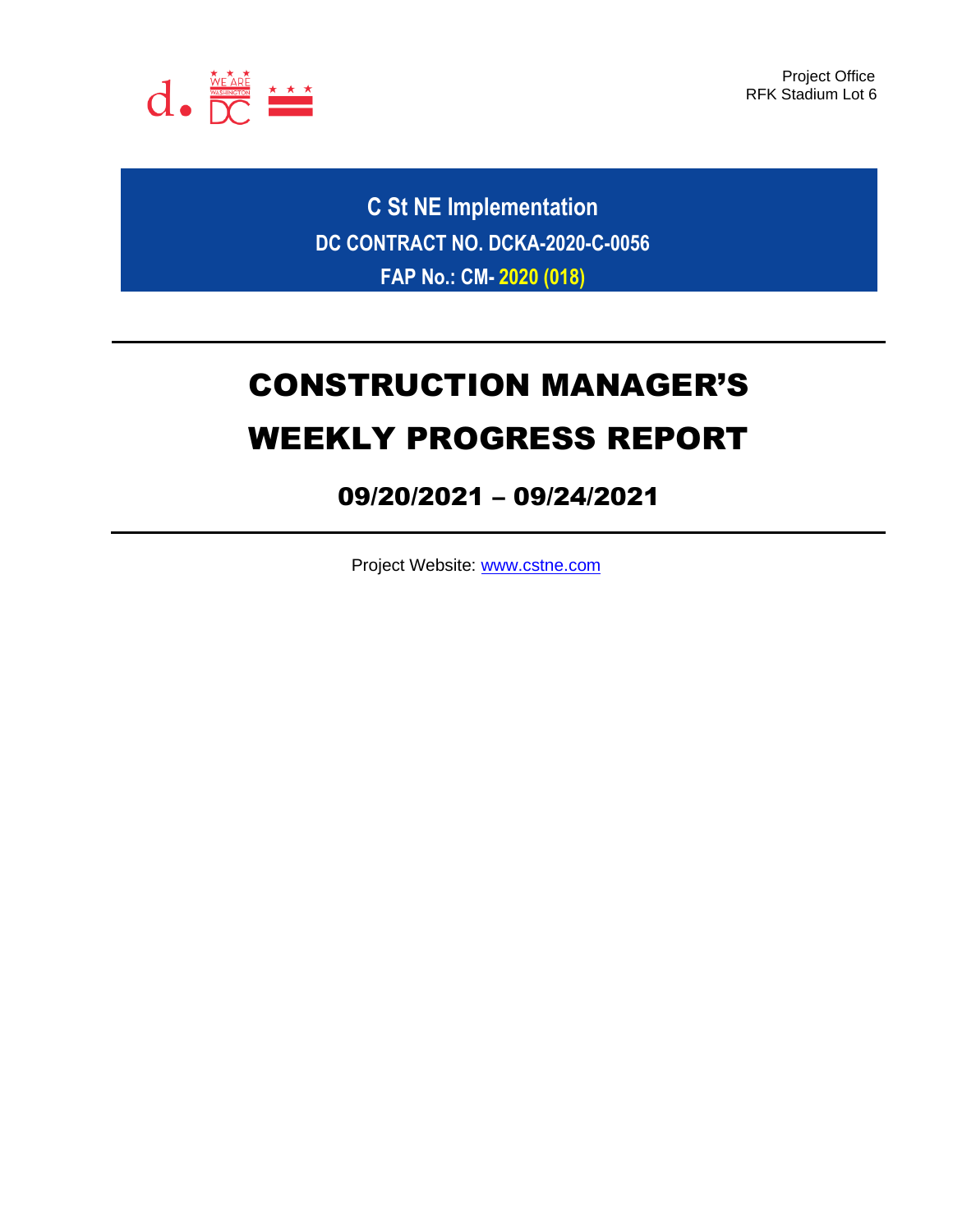

WEEK ENDING 09/24/2021

PAGE 2 of 6

# **1. EXECUTIVE SUMMARY**

#### **Project Description:**

Work under this contract consists of improving the existing streetscape and safety for pedestrians and cyclists. The project plans to mill and overlay the pavement surface, reconstruct sidewalks as needed, and install bulb-outs and bus pads, crosswalks, pavement marking and wheelchair ramps. Streetlights, traffic signals and drainage structures will be upgraded. Other design elements considered for the project are LID elements and intersection improvements. The project will upgrade the bike facilities from bike lanes to protected bike lanes, add more pedestrian crossings, and ensure the street complies with the Americans with Disabilities Act (ADA).

This project is 83% Federally Funded and 17% District-Funded. DDOT selected Anchor construction corporation. as the contractor and awarded the \$15,995,763.50 contract on February 17<sup>th</sup>, 2021. DDOT issued notice to proceed with contract work to Anchor construction corporation with work to begin on April  $26<sup>th</sup>$ , 2021 and a substantial completion date of September 28th, 2022

Jacobs is providing Construction Management and Inspection services. DDOT issued a task order to Jacobs on February 12<sup>th</sup>, 2021 that will expire on October 15<sup>th</sup>, 2022.

# **2. STATUS OF CONSTRUCTION / PROGRESS SUMMARY**

Work this week was performed during the day on date, September  $20^{th}$ , 2021 thru date September 24<sup>th</sup>, 2021. Work included the CM Agent Team organizing, chairing, and participating in meetings with DDOT, Anchor Construction, WGL, creating and revising meeting minutes, reviewing IDR's, reviewing design plans, reviewing specifications, reviewing RFI's, reviewing submittals, updating submittal and RFI logs, reviewing quantities, drafting correspondence on DDOT's behalf, and answering various DDOT and Contractor queries.

The Contractor performed the following construction activities this week.

#### *Monday 09/20/2021*

#### **CM**

• Verified & inspected Contractor work activities

#### **Contractor**

- $C$  St NE & 19<sup>th</sup>  $-$  S&J
	- o Excavate, place, and backfill inlet I6-11 with RC-6
- $\bullet$  C St NE & 18<sup>th</sup> Anchor
- o Install tree protection (3)
- $\bullet$  C St NE & 20<sup>th</sup> Anchor
	- o Saw cut and excavate for manhole M7-5
- $\bullet$  C St NE & 21st  $-$  Anchor
	- o Trench excavation for 15" RCP between M8-7 and M8-2 (RFI 043)

#### *Tuesday 09/21/2021*

#### **CM**

• Verified & inspected Contractor work activities

#### **Contractor**

- $C$  St NE & 19<sup>th</sup>  $-$  S&J
	- o Excavate, for 15" RCP between inlet I6-11 and manhole M6-10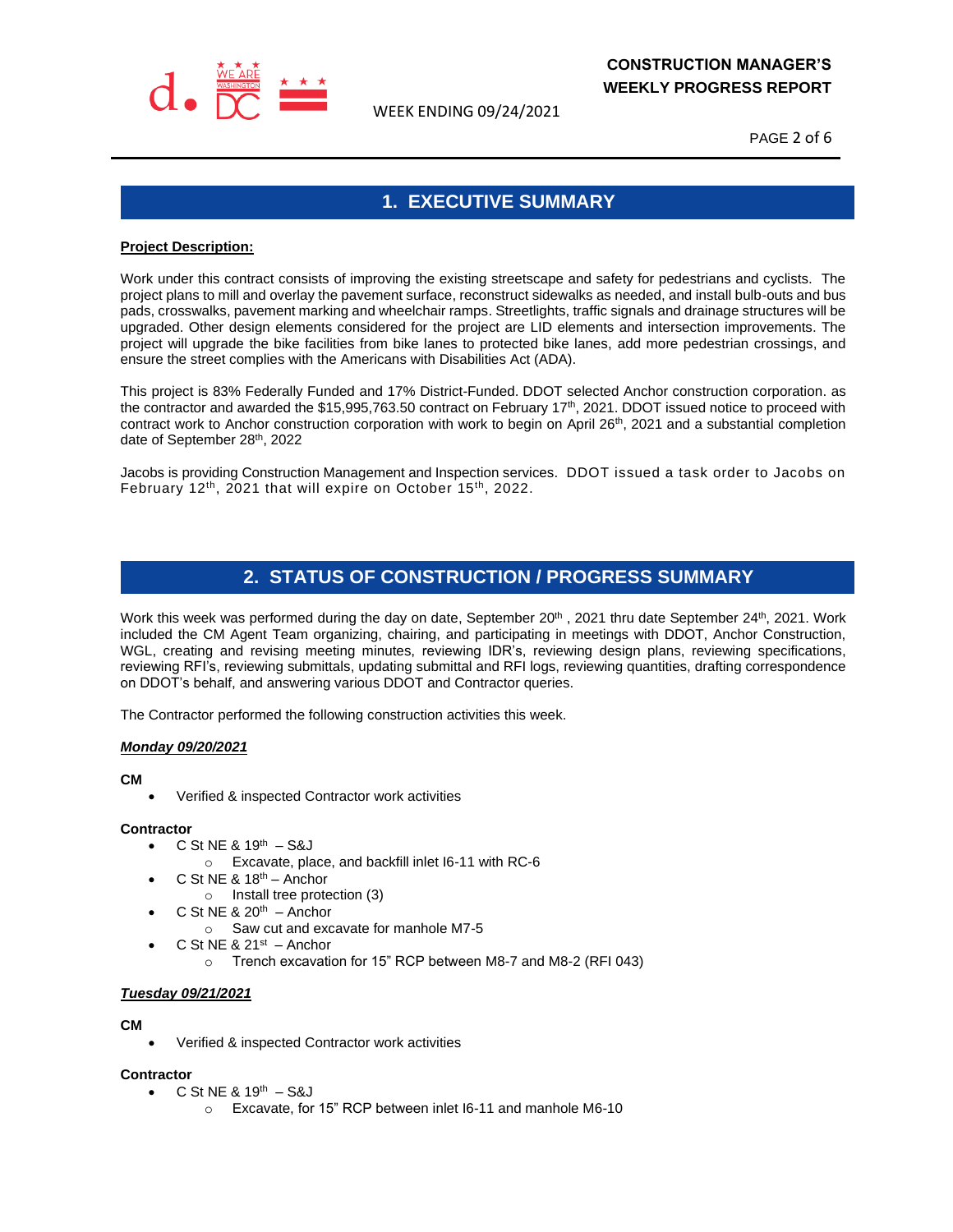

WEEK ENDING 09/24/2021

PAGE 3 of 6

- $\bullet$  C St NE & 20<sup>th</sup> Anchor
	- o Install rebar for M7-5 base
- $\bullet$  C St NE & 21st  $-$  Anchor
	- o Backfill 15" RCP between M8-7 and M8-2 (RFI 043) with RC-6

#### *Wednesday 09/22/2021*

#### **CM**

• Verified & inspected Contractor work activities and tested concrete

#### **Contractor**

- $C$  St NE & 19<sup>th</sup>  $-$  S&J
	- o Install 15" RCP between inlet I6-11 and manhole M6-10
- $\bullet$  C St NE & 20<sup>th</sup> Anchor
	- o Place concrete for M7-5 base
- $\bullet$  C St NE & 21st Anchor
	- o Excavate 15" RCP between M8-7 and M8-2 (RFI 043)

#### *Thursday 09/23/2021*

#### **CM**

• Completed IDR's, reviewed plans, and specifications

#### **Contractor**

• Cancelled work due to inclement weather

#### *Friday 09/24/2021*

#### **CM**

• Verified & inspected Contractor work activities and test concrete

#### **Contractor**

- $C$  St NE & 19<sup>th</sup>  $-$  S&J
	- o Place concrete cradle for 15" RCP between inlet I6-11 and manhole M6-10
- $\bullet$  C St NE & 20<sup>th</sup> Anchor
	- o Excavate for 18" RCP between M7-5 and M7-10
- $\bullet$  C St NE & 21st  $-$  Anchor
	- o Install 15" RCP between M8-7 and M8-2 (RFI 043)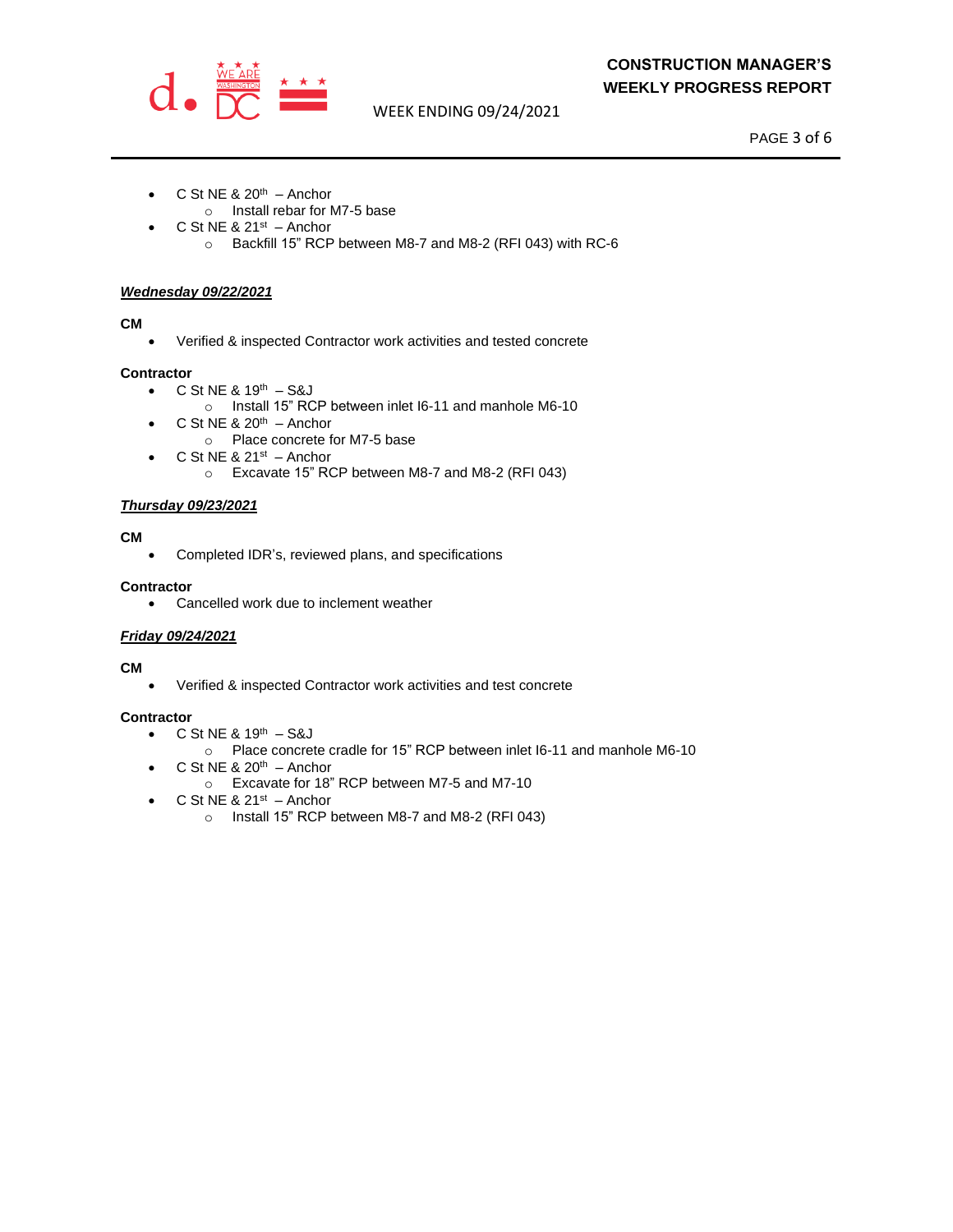

WEEK ENDING 09/24/2021

PAGE 4 of 6

# **3. PHOTOS OF WORK PERFORMED THIS PERIOD**

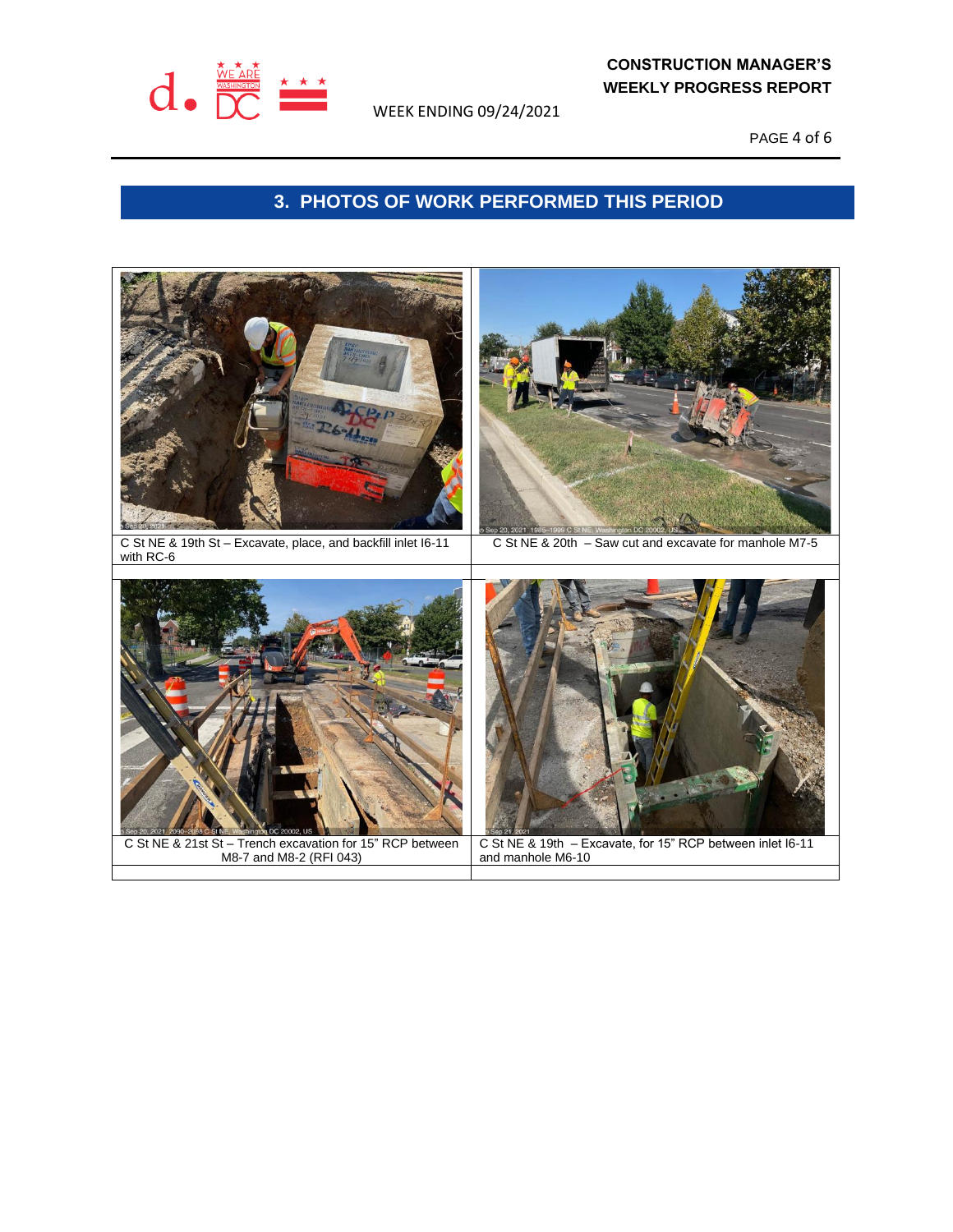

WEEK ENDING 09/24/2021

PAGE 5 of 6